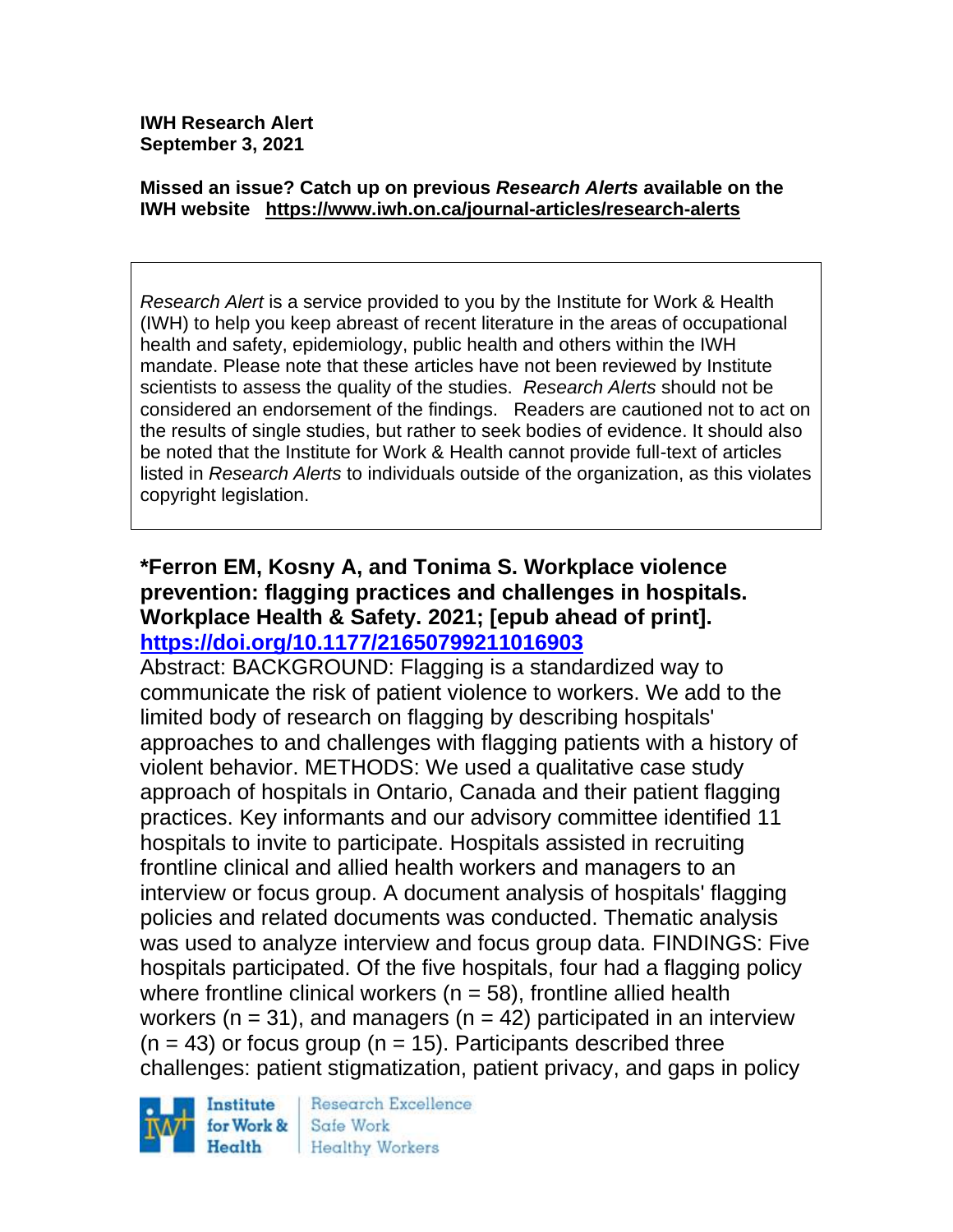and procedures. CONCLUSION/APPLICATION TO PRACTICE: Flagging patients with a history of violent behavior is one intervention that hospitals use to keep workers safe. While violence prevention was important to study participants, a number of factors can affect implementation of a flagging policy. Study findings suggest that hospital leadership should mitigate patient stigmatization (real and perceived) and perception of patient rights infringement by educating all managers and frontline workers on the purpose of flagging and the relationship between occupational health and safety and privacy regulations. Leadership should also actively involve frontline workers who are the most knowledgeable about how policies work in practice

### **\*Sears JM, Edmonds AT, MacEachen E, and Fulton-Kehoe D. Appraisal of Washington State workers' compensation-based return-to-work programs and suggested system improvements: a survey of workers with permanent impairments. American Journal of Industrial Medicine. 2021; [epub ahead of print]. <https://doi.org/10.1002/ajim.23289>**

Abstract: BACKGROUND: Following a work-related permanent impairment, injured workers commonly face barriers to safe and successful return to work (RTW). Examining workers' experiences with the workers' compensation (WC) system could highlight opportunities to improve RTW outcomes. Objectives included summarizing workers': (1) appraisal of several WC-based RTW programs, and (2) suggestions for vocational rehabilitation and WC system improvements to promote safe and sustained RTW. METHODS: In telephone interviews, 582 Washington State workers with work-related permanent impairments were asked whether participation in specified WC-based RTW programs helped them RTW and/or stay at work. Suggestions for program and system improvements were solicited using open-ended questions; qualitative content analysis methods were used to inductively code responses. RESULTS: Most respondents reported positive impacts from RTW program participation; for example, 62.5% of vocational rehabilitation participants reported it helped them RTW, and 51.7% reported it helped them stay at work. Among 582 respondents, 28.0% reported that no change was needed to the WC system, while 57.6% provided suggestions or critiques. Reduce delays/simplify process/improve efficiency was the most frequent WC system theme-mentioned by

Institute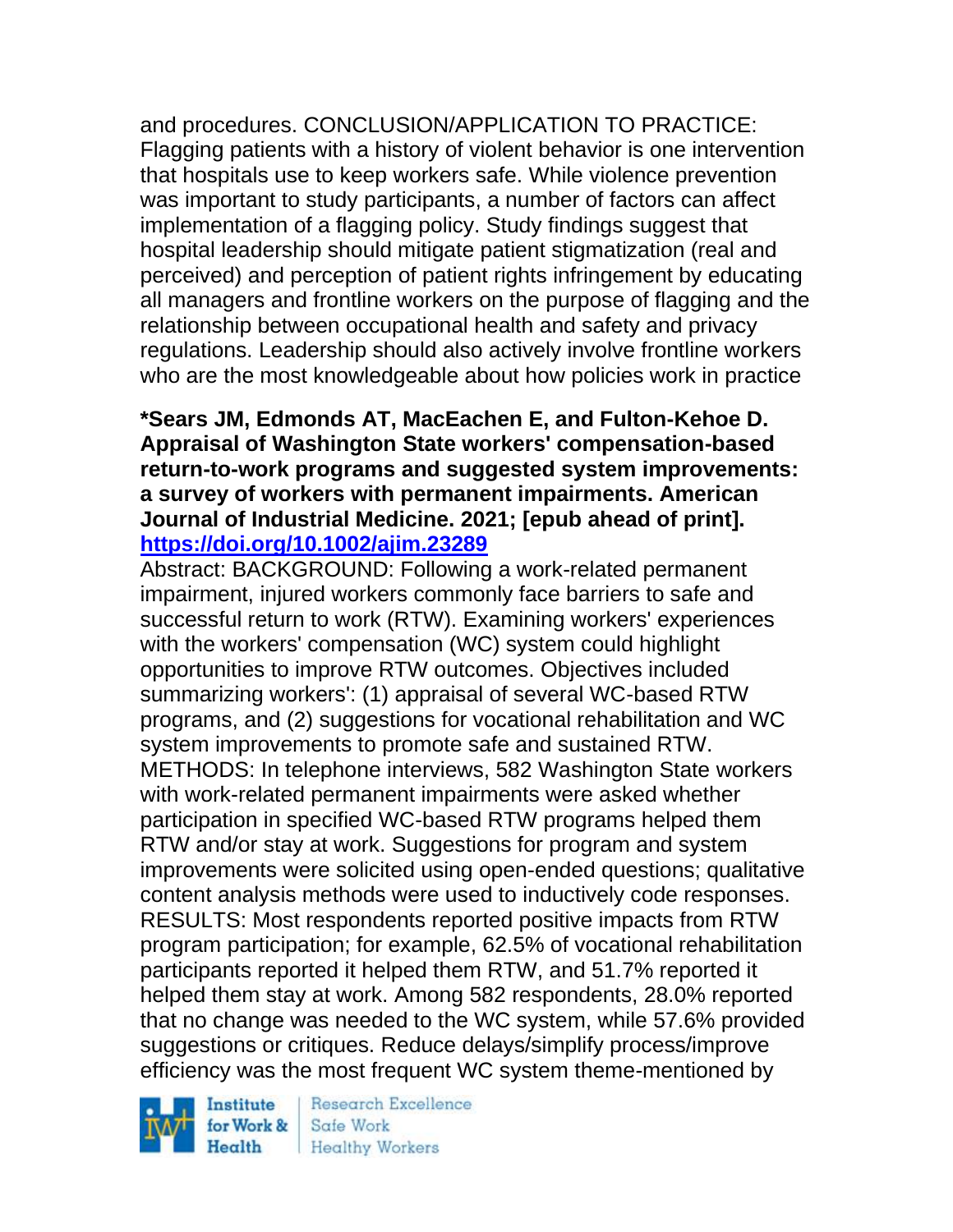34.9%. Among 120 vocational rehabilitation participants, 35.8% reported that no change was needed to vocational rehabilitation, while 46.7% (N=56) provided suggestions or critiques. More worker choice/input into the vocational retraining plan was the most frequent vocational rehabilitation theme-mentioned by 33.9%. CONCLUSIONS: This study's findings suggest that there is substantial room for improvement in workers' experience with the WC system. In addition, injured workers' feedback may reflect opportunities to reduce administrative burden and to improve worker health and RTW outcomes

### **Braun BI, Hafiz H, Singh S, and Khan MM. Health care worker violent deaths in the workplace: a summary of cases from the national violent death reporting system. Workplace Health & Safety. 2021; 69(9):435-441.**

# **<https://doi.org/10.1177/21650799211003824>**

Abstract: BACKGROUND: Violent workplace deaths among health care workers (HCWs) remain understudied in the extant literature despite the potential for serious long-term implications for staff and patient safety. This descriptive study summarized the number and types of HCWs who experienced violent deaths while at work, including the location in which the fatal injury occurred. METHODS: Cases were identified from the Centers for Disease Control and Prevention's National Violent Death Reporting System between 2003 and 2016. Coded variables included type of HCW injured, type of facility, and location within the facility and perpetrator type among homicides. Frequencies were calculated using Excel. FINDINGS: Among 61 HCW deaths, 32 (52%) were suicides and 21 (34%) were homicides; eight (13%) were of undetermined intent. The occupations of victims included physicians (28%), followed by nurses (21%), administration/support operations (21%), security and support services (16%), and therapists and technicians (13%). Most deaths occurred in hospitals (46%) and nonresidential treatment services (20%). Within facility, locations included offices/clinics (20%) and wards/units (18%). Among homicide perpetrators, both Type II (perpetrator was client/patient/family member) and Type IV (personal relationship to perpetrator) were equally common (33%). CONCLUSION/ APPLICATIONS TO PRACTICE: Suicide was more common than homicide among HCW fatal injuries. Workplace

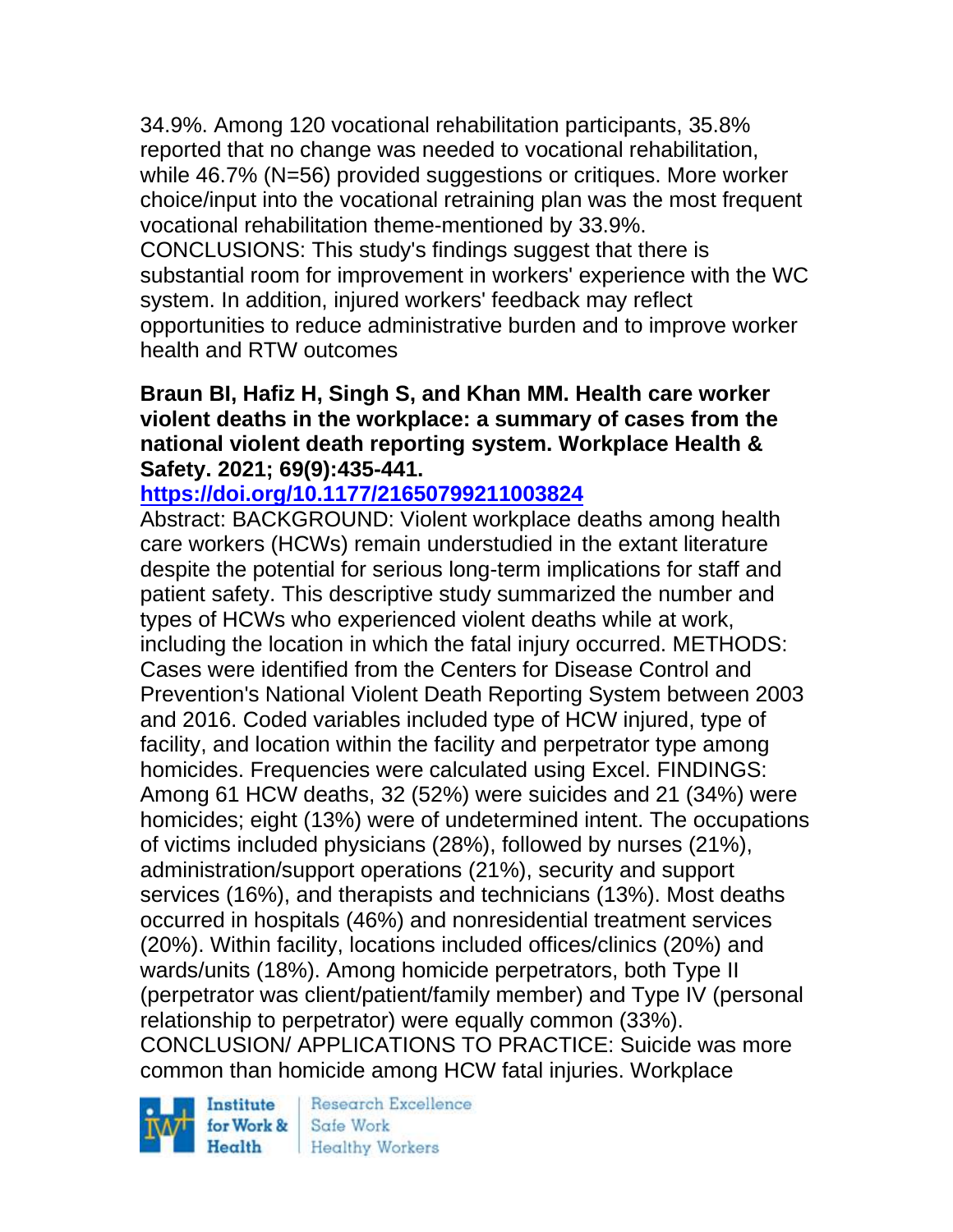violence prevention programs may want to consider both types of injuries. Although fatal HCW injuries are rare, planning for all types of violent deaths could help minimize consequences for staff, patients, and visitors

## **Coifman KG, Disabato DD, Seah THS, Ostrowski-Delahanty S, Palmieri PA, Delahanty DL, et al. Boosting positive mood in medical and emergency personnel during the COVID-19 pandemic: preliminary evidence of efficacy, feasibility and acceptability of a novel online ambulatory intervention. Occupational and Environmental Medicine. 2021; 78:555-557. <https://doi.org/10.1136/oemed-2021-107427>**

Abstract: Objectives: The aim of this project was to test the efficacy of a brief and novel online ambulatory intervention aimed at supporting psychological health and well-being for medical personnel and first responders during the COVID-19 pandemic. Methods: Interested participants, n=28, actively employed as medical personnel, support staff and emergency responders, in the Midwestern USA in May-June of 2020, provided informed consent and were randomised to complete either low-dose or high-dose intervention, one time daily for 1 week via smartphone application. Each daily intervention included expressive writing, adaptive emotion regulation activity and (one vs two) positive emotion-generation activities, lasting 3-6 min a day. Ratings of negative and positive emotion were provided before and after each activity daily. Analyses tested compliance, acceptability, as well as efficacy at increasing positive emotion and decreasing negative emotion with each use and across time. Results: The results indicated a 13% increase in positive emotion, t(25)=2.01, p=0.056; and decrease in negative emotion by 44%, t(25)=-4.00, p=0.001 across both doses. However, there was a clear advantage for individuals in the high-dose condition as daily boosts in positive emotion were significantly greater (an additional 9.4%) B=0.47, p=0.018. Overall, compliance was good. Acceptability ratings were good for those who completed the follow-up assessment. Conclusion: Front-line personnel, including medical staff and emergency responders, are experiencing unprecedented psychological stress during the COVID-19 pandemic. This investigation suggests both feasibility and efficacy for a brief, daily, ambulatory intervention which

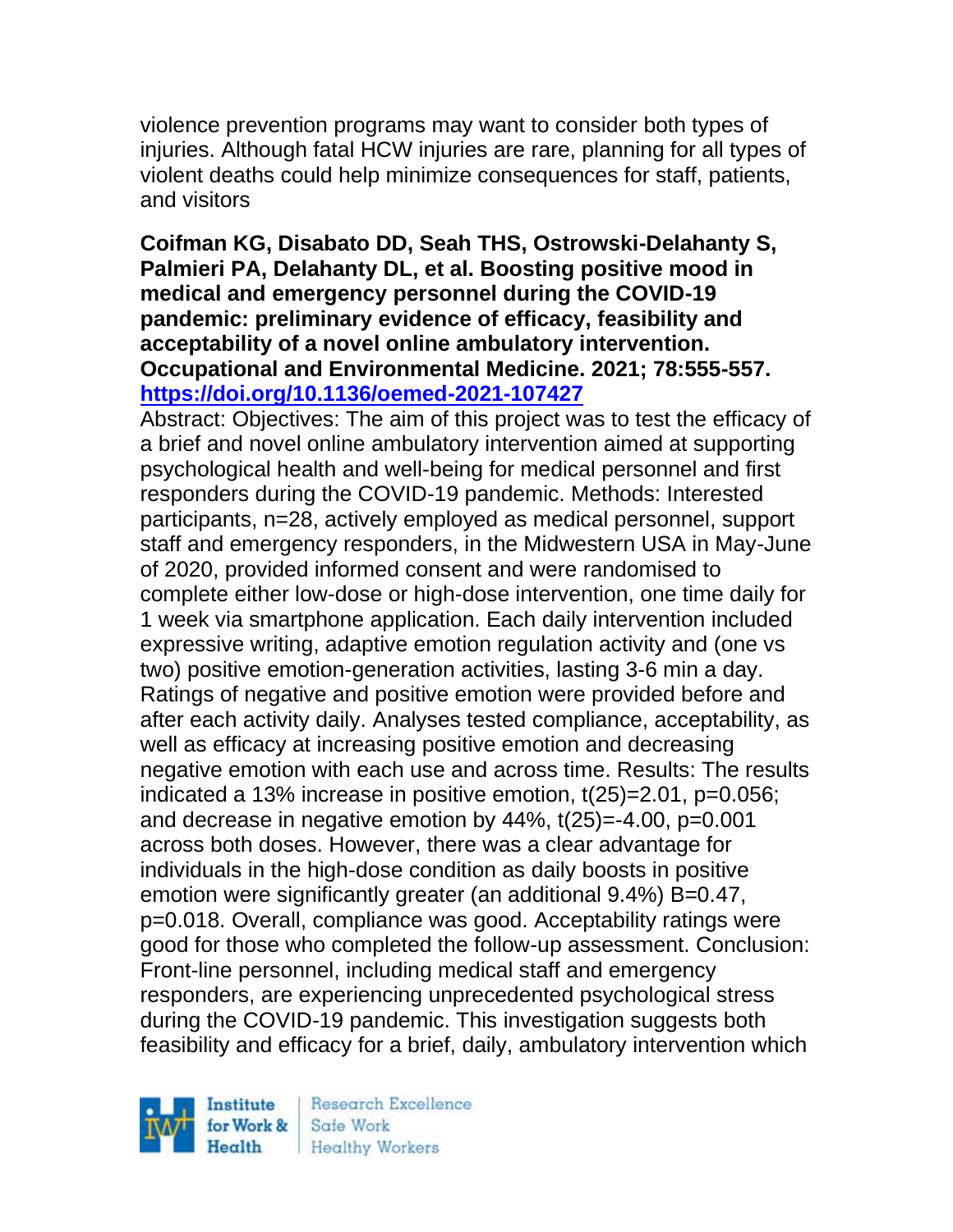could provide essential psychological support to individuals at risk in the workplace.

# **Coutu MF, Gaudreault N, Major ME, Nastasia I, Dumais R, Deshaies A, et al. Return to work following total knee arthroplasty: a multiple case study of stakeholder perspectives. Clinical Rehabilitation. 2021; 35(6):920-934.**

#### **<https://doi.org/10.1177/0269215520984319>**

Abstract: Objective: The study's aim was to gain insights into factors influencing sustainable return to work following total knee arthroplasty (TKA). Design: A descriptive multiple-case design was used. A case was defined as a worker's following TKA work disability situation. Settings: The cases came from public hospitals in urban and semiurban areas in Quebec (Canada) and involved mostly non-workrelated TKAs. Subjects: Workers had to be between 6 and 12 months post-TKA, have physical/manual jobs and currently employed. Their rehabilitation professionals and workplace representatives (employer and/or union) were also recruited, based on the work disability paradigm. Main measures: Semi-structured interviews, questionnaires on pain, physical work demands (workers only), and observation of the work activities of those workers back at work were used. Cases were compared and categorized for worker-perceived levels of difficulty in returning to or staying at work: little or no difficulty  $(n = 8)$ ; some difficulty  $(n = 5)$ ; not back at work due to excessive difficulty with their knee  $(n = 4)$ . Results: A total of 17 cases were constituted. In only one case, the worker benefitted from an interdisciplinary work rehabilitation approach. Results highlight the interplay among these factors: (1) the workers' perceptions of their residual symptoms and ability to manage them, (2) the interaction between work adjustments and tools offered by the employers and the workers' own strategies, and (3) perceptions of the workers'

physical capacities. Conclusion: Workers' who face high levels of work demands/difficulties and who have limited access to work adjustments and tools should be referred for work rehabilitation.

**Gonzalez Garcia MN, Segarra Canamares M, Villena Escribano BM, and Romero Barriuso A. Constructions health and safety plan: the leading role of the main preventive management document on construction sites. Safety Science. 2021;** 

Institute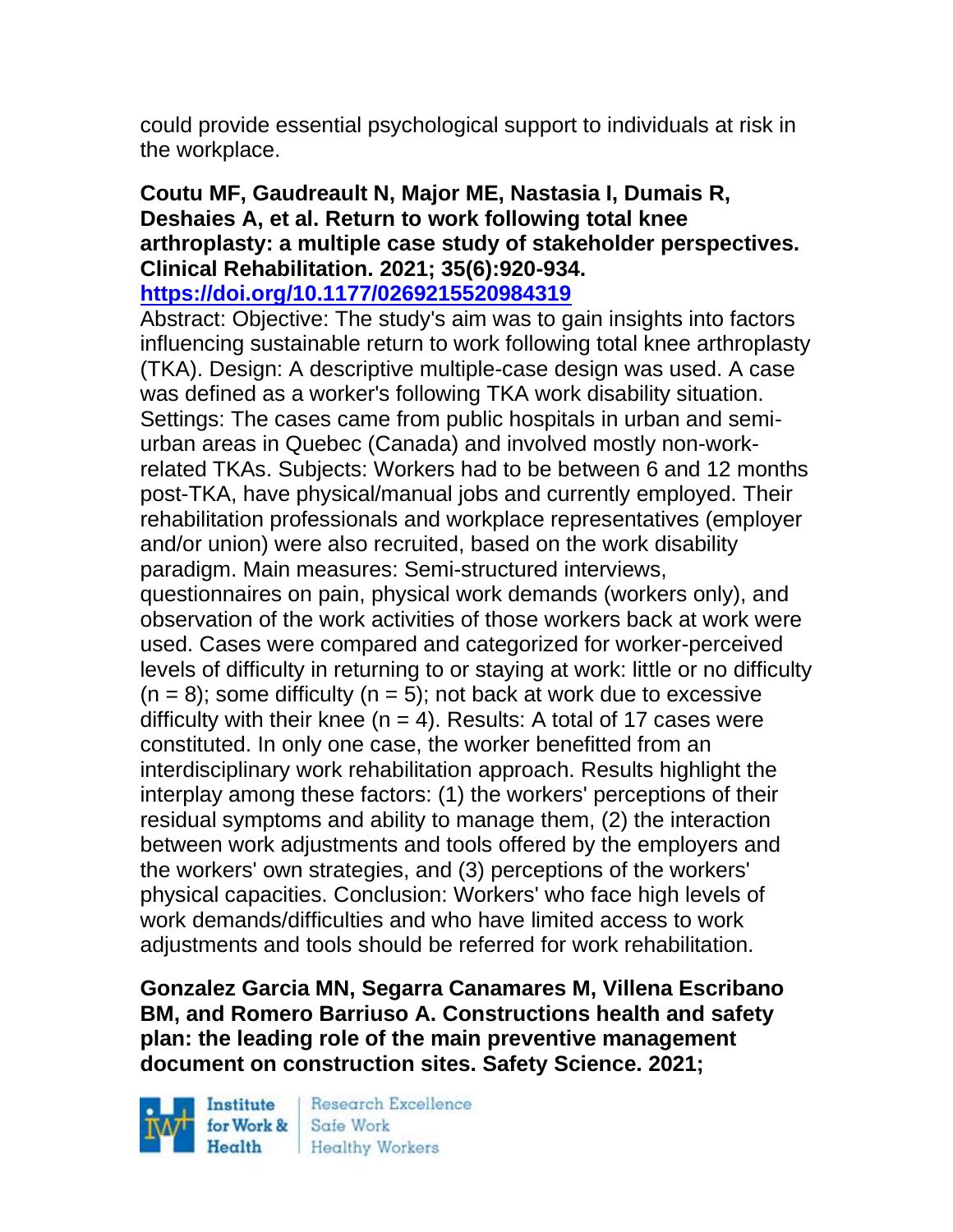## **143:105437. <https://doi.org/10.1016/j.ssci.2021.105437>**

**Govaerts R, Tassignon B, Ghillebert J, Serrien B, De Bock S, Ampe T, et al. Prevalence and incidence of work-related musculoskeletal disorders in secondary industries of 21st century Europe: a systematic review and meta-analysis. BMC Musculoskeletal Disorders. 2021; 22(1):751. <https://doi.org/10.1186/s12891-021-04615-9> [open access]** Abstract: OBJECTIVE: Over the course of the twenty-first century, work-related musculoskeletal disorders are still persisting among blue collar workers. At present, no epidemiological overview exists. Therefore, a systematic review and meta-analysis was performed on the epidemiology of work-related musculoskeletal disorders (WMSD) within Europe's secondary industries. METHODS: Five databases were screened, yielding 34 studies for the qualitative analysis and 17 for the quantitative analysis. Twelve subgroups of WMSDs were obtained for the meta-analysis by means of predefined inclusion criteria: back (overall), upper back, lower back, neck, shoulder, neck/shoulder, elbow, wrist/hand, leg (overall), hip, knee, and ankle/feet. RESULTS: The most prevalent WMSDs were located at the back (overall), shoulder/neck, neck, shoulder, lower back and wrist WMSDs with mean 12-month prevalence values of 60, 54, 51, 50, 47, and 42%, respectively. The food industry was in the majority of subgroups the most prominent researched sector and was frequently associated with high prevalence values of WMSDs. Incidence ratios of upper limb WMSDs ranged between 0.04 and 0.26. Incidence ratios could not be calculated for other anatomical regions due to the lack of sufficient articles. CONCLUSION: WMSDs are still highly present among blue collar workers. Relatively high prevalence values and low incidence ratios indicate a limited onset of WMSDs with however long-term complaints

# **Ji Y, Wang D, and Riedl M. Analysis of the correlation between occupational stress and mental health of primary and secondary school teachers. Work. 2021; 69(2):599-611.**

#### **<https://doi.org/10.3233/WOR-213502>**

Abstract: Background: With the rapid advancement of the educational reform, the requirements for primary and secondary school teachers

Institute Health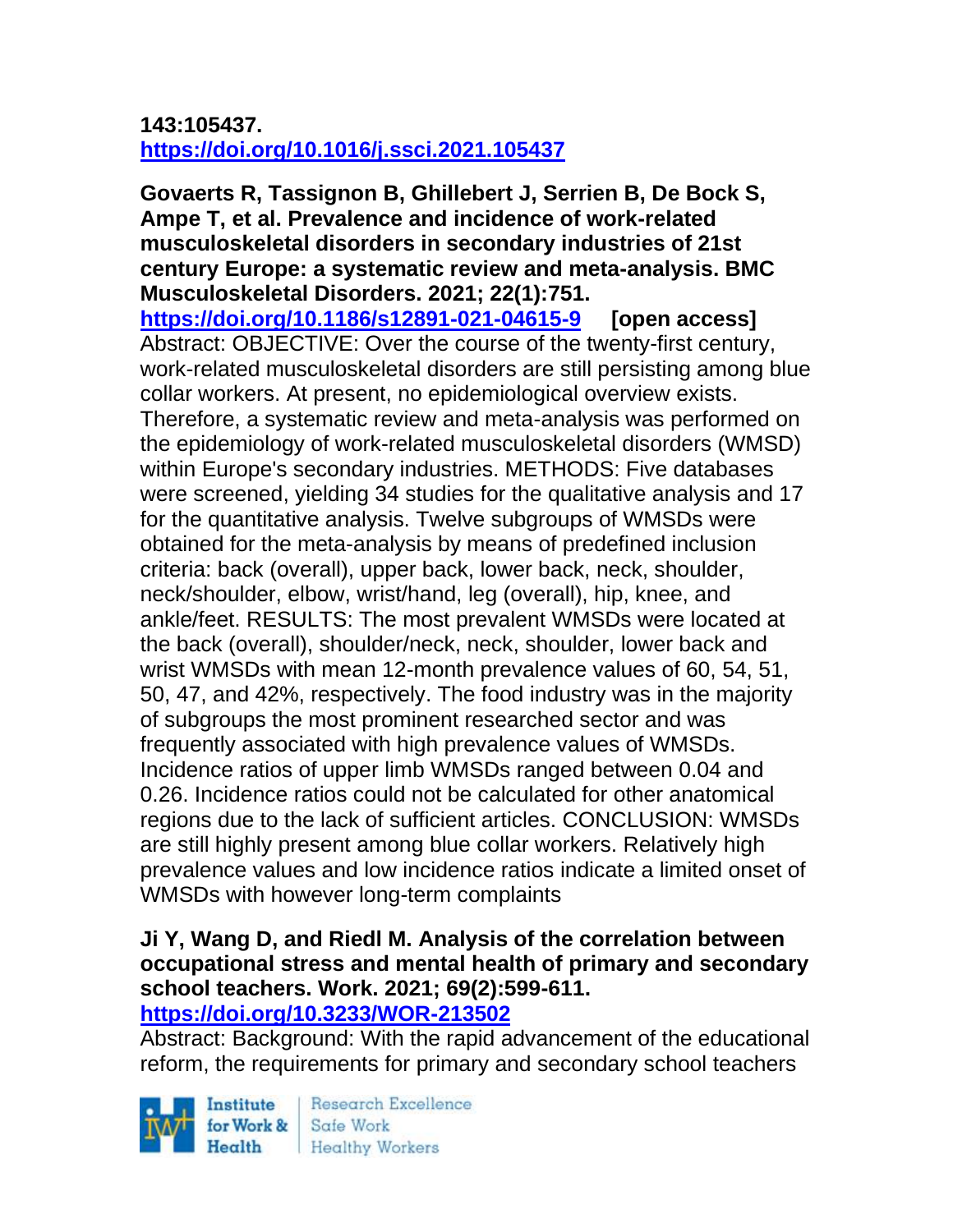are increasing, which makes the work pressure of teachers become greater, which can lead to a variety of mental health problems. It is the primary task to promote the psychological health of primary and secondary school teachers by analyzing the stress of teachers and putting forward reasonable countermeasures. Objective: The study aimed to analyze the direct and indirect effects of occupational stress on the mental health level of primary and secondary school teachers. Methods: 317 teachers from 6 rural primary and secondary schools in Zhejiang province were selected as research subjects. A questionnaire was designed to collect information of occupational stress, mental health, and social support scores. The teachers were compared for differences in gender, marriage status, class teacher, occupational stress, and mental health. The correlation among occupational stress, mental health, and social support was analyzed by structural equation model. Results: The occupational stress of male teachers was higher than that of female teachers in selfdevelopment, work load, and career expectation, and the mental health was lower than that of female teachers in work (P < 0.05). The occupational stress of married teachers was significantly higher than that of unmarried teachers, and their mental health was significantly higher than that of unmarried teachers ( $P < 0.05$ ). The occupational stress of teachers with senior professional titles was lower than that of teachers with primary and intermediate titles in the dimensions of self-development, work load, and career expectation (P < 0.05). The occupational stress of class teachers was higher than that of nonclass teachers in terms of student factors, work load, and career expectation (P < 0.05). The direct path coefficient between occupational stress and mental health was -0.421, and the indirect path coefficient between occupational stress and mental health was - 0.172. Conclusions: The occupational stress of male, married, class teacher, and teacher with the primary and intermediate titles was significantly greater than that of female, unmarried, non-class teacher, and senior title teacher. In conclusion, the occupational stress of primary and secondary school teachers can not only directly predict the mental health level, but also indirectly affect the mental health level through social support.

# **Matre D, Skogstad M, Sterud T, Nordby KC, Knardahl S, Christensen JO, et al. Safety incidents associated with extended**

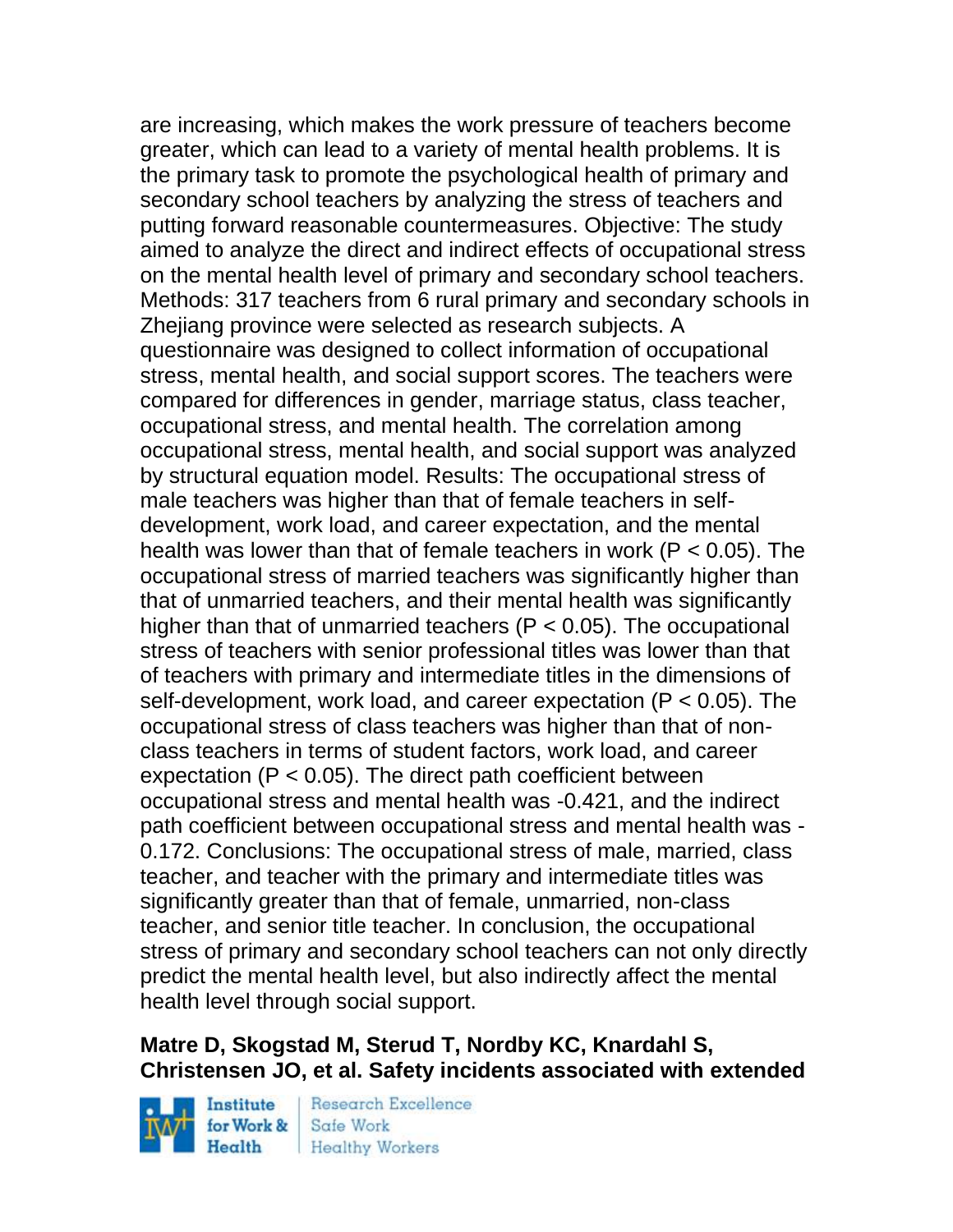### **working hours. A systematic review and meta-analysis. Scandinavian Journal of Work, Environment & Health. 2021; 47(6):415-424.**

**<https://doi.org/10.5271/sjweh.3958> [open access]** Abstract: OBJECTIVE: We performed a systematic review to assess potential consequences of extended working hours on accidents, near-accidents, safety incidents and injuries (incidents) by considering the overall certainty of evidence. METHODS: We searched five databases systematically (Medline, Embase, PsycINFO, Web of Science, and Proquest Health and safety Science Abstract) and identified 10072 studies published until December 2020. Twenty-two studies met the inclusion criteria. We followed a systematic approach to evaluate risk of bias and synthesize results in a meta-analysis. The certainty of evidence was determined by a modified version of The Grading of Recommendations Assessment, Development and Evaluation (GRADE). RESULTS: Our analyses indicated an association between working >12 hours/day (RR: 1.24, 95%CI: 1.11, 1.40), or working >55 hours/week (RR: 1.24, 95%CI: 0.98, 1.57), and elevated risk of incidents. The certainty of evidence evaluated as low. Weak or no associations were observed for other exposure contrasts: working >8 hours/day (RR: 0.93, 95%CI: 0.72, 1.19), or working overtime (RR: 1.08, 95%CI: 0.75, 1.55), working 41- 48 hours/week (RR: 1.02, 95%CI: 0.92, 1.13) or 49-54 hours/week (RR: 1.02, 95%CI: 0.97, 1.07). The certainty of evidence was evaluated as low (very low for 41-48 hours/week). CONCLUSIONS: Daily working hours >12 hours and weekly working hours exceeding 55 hours was associated and increased risk of incidents. The level of evidence was low. Hence, further high-quality research is warranted to elucidate these associations

**Mendez Rivero F, Padrosa E, Utzet M, Benach J, and Julia M. Precarious employment, psychosocial risk factors and poor mental health: a cross-sectional mediation analysis. Safety Science. 2021; 143:105439.**

**<https://doi.org/10.1016/j.ssci.2021.105439>** 

**Rabal-Pelay J, Cimarras-Otal C, Macia-Calvo M, Laguna-Miranda C, and Bataller-Cervero AV. Use of a spinal traction device during work shift in assembly line workers. International Journal** 

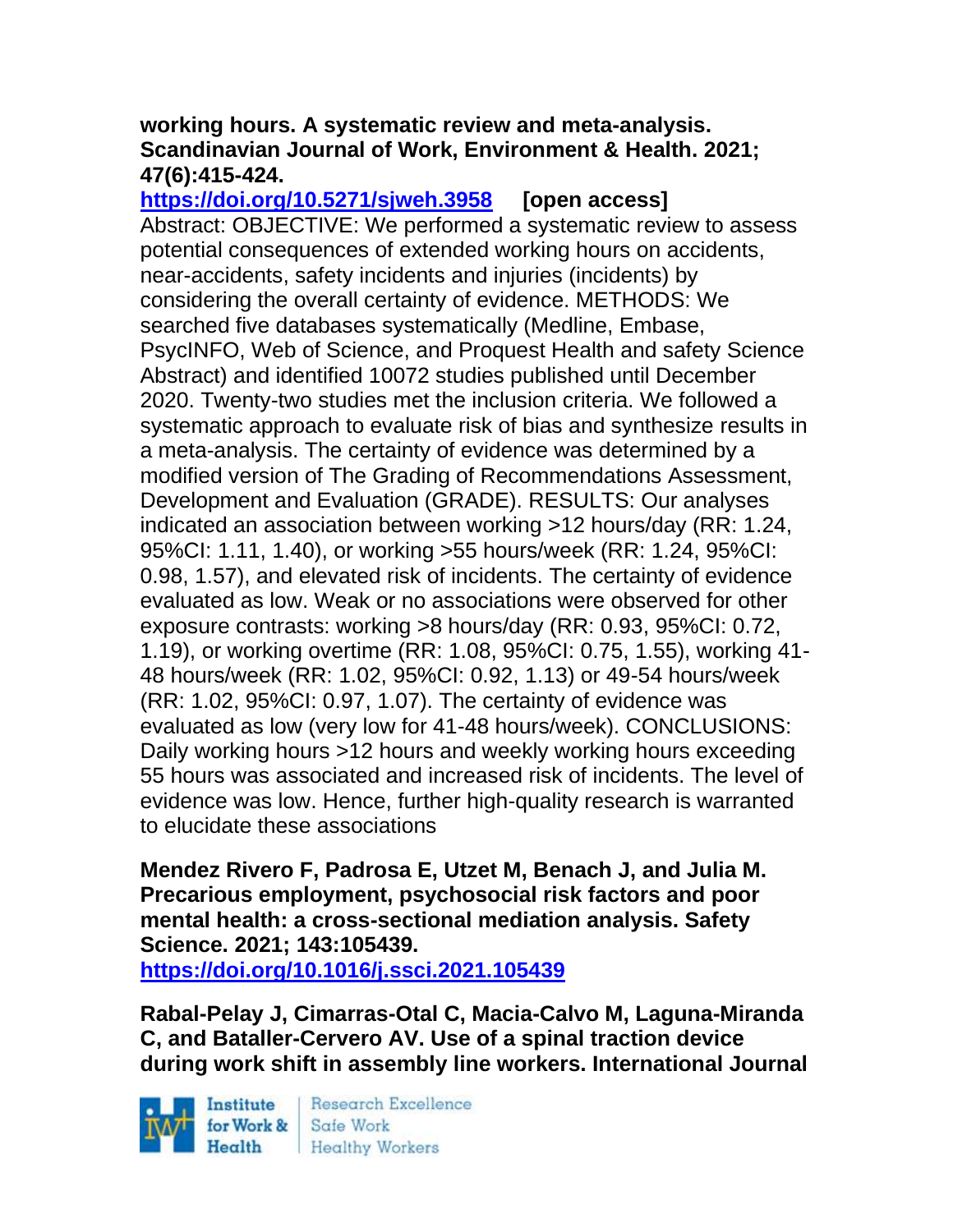**of Environmental Research and Public Health. 2021; 18(14):7708. <https://doi.org/10.3390/ijerph18147708> [open access]** Abstract: Increasing back discomfort and spinal shrinkage during the workday is a problem that affects assembly line workers. The aim of this research was to analyze the effect of a spinal traction system on discomfort, spinal shrinkage, and spinal sagittal alignment in assembly line workers, who are in prolonged standing conditions during a workday. A total of 16 asymptomatic males were recruited to assess spinal shrinkage, spinal sagittal alignment, and back discomfort during the workday. The measurement was carried out in two days of work, a normal day, and the other using a spinal traction device utilized in two breaks during the workday. Assembly line workers lost height significantly on both control and intervention days. No differences were found between days. No changes were found in spinal sagittal alignment on the control day. Lumbar lordosis angle increased significantly at the end of the intervention day. The use of a spinal traction device during the workday in two breaks time did not significantly reduce the spinal shrinkage of healthy workers. Lumbar lordosis angle increased significantly at the end of the spinal traction intervention day. Prospective studies would be necessary to clarify the possible benefits of the traction device

**Samiee F and Naghavi A. Vocational rehabilitation resources from the perspective of people with spinal cord injury and service providers. Journal of Vocational Rehabilitation. 2021; 55(1):61-71.** 

**<https://doi.org/10.3233/JVR-211146>** 

## **Snowdon AW and Saunders M. COVID-19, workforce autonomy and the health supply chain. Healthcare Quarterly. 2021; 24(2):15-26.**

## **<https://doi.org/10.12927/hcq.2021.26551>**

Abstract: During the COVID-19 pandemic, the rapid surge in demand for critical supplies and public health efforts needed to guard against virus transmission have placed enormous pressure on health systems worldwide. These pressures and the uncertainty they have created have impacted the health workforce in a substantial way. This paper examines the relationship between health supply chain capacity and the impact of the COVID-19 pandemic on Canada's

Institute Health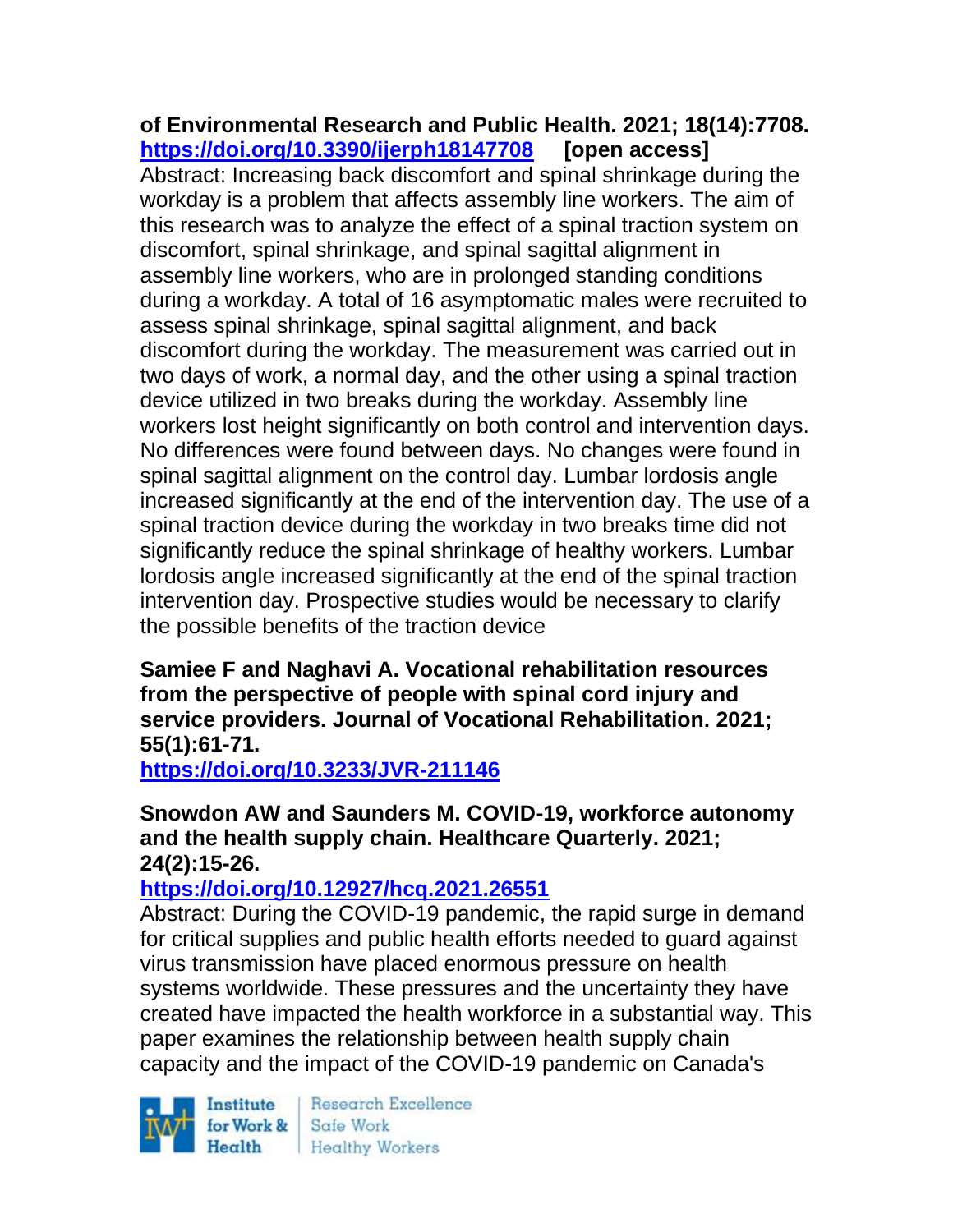health workforce. The findings of this research also highlight the impact of the pandemic on health workers, specifically the relationship between the health supply chain and the autonomy of the health workforce

### **Standal MI, Aasdahl L, Jensen C, Foldal VS, Hagen R, Fors EA, et al. Subgroups of long-term sick-listed based on prognostic return to work factors across diagnoses: a cross-sectional latent class analysis. Journal of Occupational Rehabilitation. 2021; 31(2):383-392.**

**<https://doi.org/10.1007/s10926-020-09928-5> [open access]** Abstract: Comorbidity is common among long-term sick-listed and many prognostic factors for return to work (RTW) are shared across diagnoses. RTW interventions have small effects, possibly due to being averaged across heterogeneous samples. Identifying subgroups based on prognostic RTW factors independent of diagnoses might help stratify interventions. The aim of this study was to identify and describe subgroups of long-term sick-listed workers, independent of diagnoses, based on prognostic factors for RTW. Latent class analysis of 532 workers sick-listed for eight weeks was used to identify subgroups based on seven prognostic RTW factors (self-reported health, anxiety and depressive symptoms, pain, selfefficacy, work ability, RTW expectations) and four covariates (age, gender, education, physical work). Four classes were identified: Class 1 (45% of participants) was characterized by favorable scores on the prognostic factors; Class 2 (22%) by high anxiety and depressive symptoms, younger age and higher education; Class 3 (16%) by overall poor scores including high pain levels; Class 4 (17%) by physical work and lack of workplace adjustments. Class 2 included more individuals with a psychological diagnosis, while diagnoses were distributed more proportionate to the sample in the other classes. The identified classes illustrate common subgroups of RTW prognosis among long-term sick-listed individuals largely independent of diagnosis. These classes could in the future assist RTW services to provide appropriate type and extent of follow-up, however more research is needed to validate the class structure and examine how these classes predict outcomes and respond to interventions

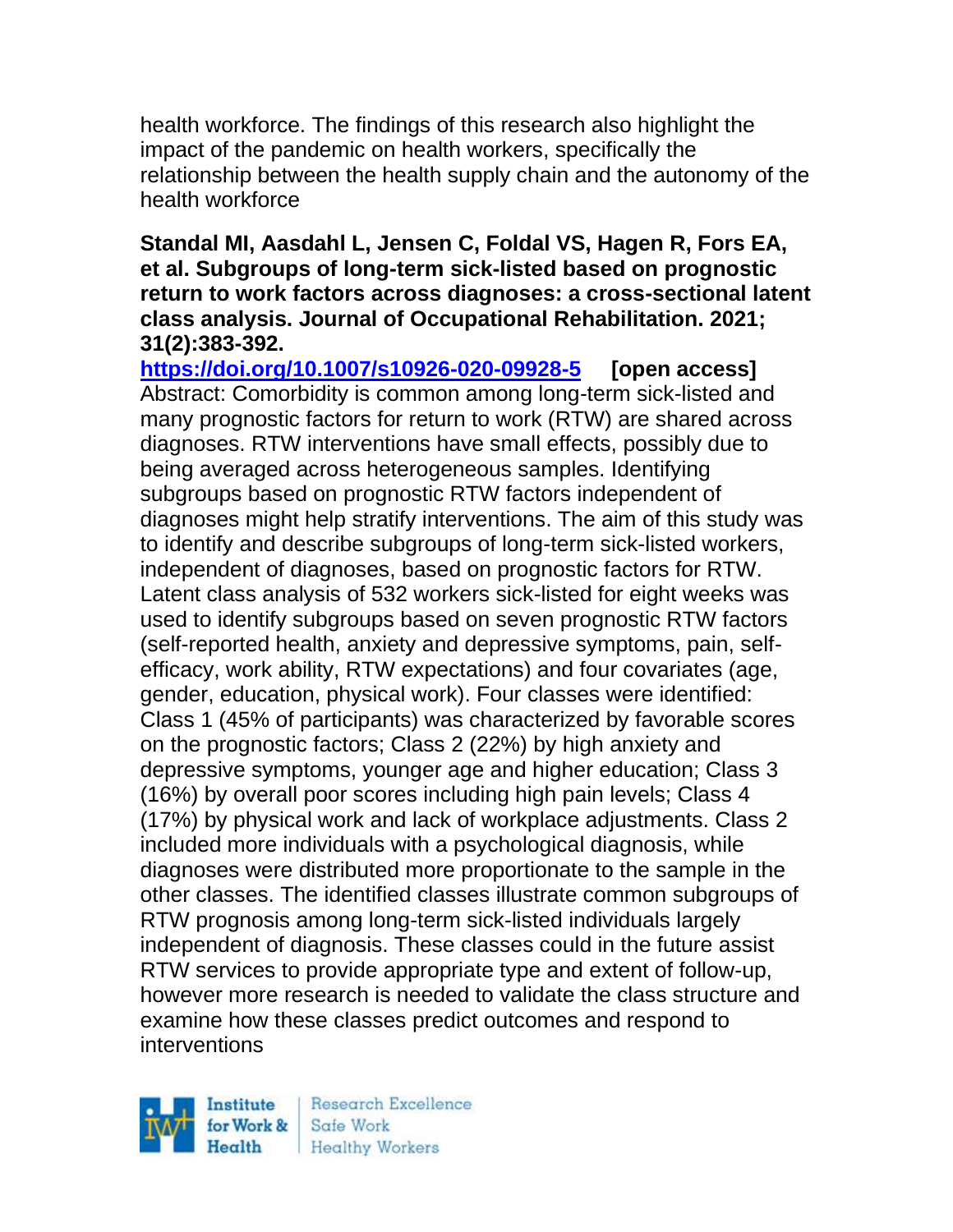### **Tikka C, Verbeek J, Ijaz S, Hoving JL, Boschman J, Hulshof C, et al. Quality of reporting and risk of bias: a review of randomised trials in occupational health. Occupational and Environmental Medicine. 2021; 78(9):691-696.**

**<https://doi.org/10.1136/oemed-2020-107038> [open access]** Abstract: Objectives: To assess the reporting quality of randomisation and allocation methods in occupational health and safety (OHS) trials in relation to Consolidated Standards of Reporting Trials (CONSORT) requirements of journals, risk of bias (RoB) and publication year. Methods: We systematically searched for randomised controlled trials (RCTs) in PubMed between 2010 and May 2019 in 18 OHS journals. We measured reporting quality as percentage compliance with the CONSORT 2010 checklist (items 8-10) and RoB with the ROB V.2.0 tool (first domain). We tested the mean difference (MD) in % in reporting quality between CONSORT-requiring and non-requiring journals, trials with low, some concern and high RoB and publications before and after 2015. Results: In 135 articles reporting on 129 RCTs, average reporting quality was at 37.4% compliance (95% CI 31.9% to 43.0%), with 10% of articles reaching 100% compliance. Reporting quality was significantly better in CONSORT-requiring journals than non-requiring journals (MD 31.0% (95% CI 21.4% to 40.7%)), for studies at low RoB than high RoB (MD 33.1% (95% CI 16.1% to 50.2%)) and with RoB of some concern (MD 39.8% (95% CI 30.0% to 49.7%)). Reporting quality did not improve over time (MD - 5.7% (95% CI -16.8% to 5.4%). Conclusions: Articles in CONSORTrequiring journals and of low RoB studies show better reporting quality. Low reporting quality is linked to unclear RoB judgements (some concern). Reporting quality did not improve over the last 10 years and CONSORT is insufficiently implemented. Concerted efforts by editors and authors are needed to improve CONSORT implementation.

**Verburg AC, van Dulmen SA, Kiers H, Nijhuis-van der Sanden MWG, and van der Wees PJ. Patient-reported outcome-based quality indicators in Dutch primary care physical therapy for patients with nonspecific low back pain: a cohort study. Physical Therapy. 2021; 101(8):pzab118.**

**<https://doi.org/10.1093/ptj/pzab118> [open access]** Abstract: OBJECTIVE: The purpose of this study was to define and

Institute Health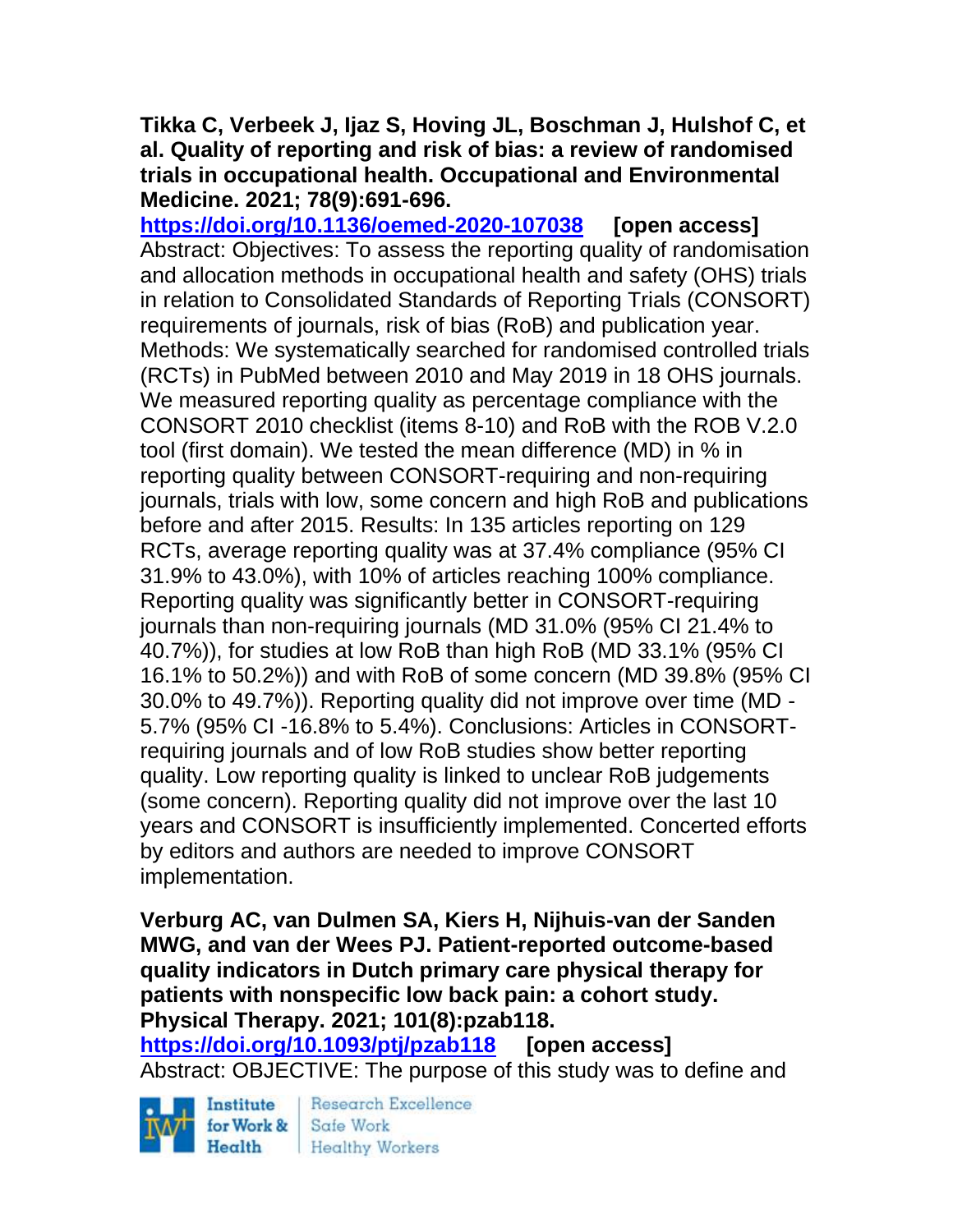select a core set of outcome-based quality indicators, accepted by stakeholders on usability and perceived added value as a quality improvement tool, and to formulate recommendations for the next implementation step. METHODS: In phase 1, 15 potential quality indicators were defined for patient-reported outcome measures and associated domains, namely the Numeric Pain Rating Scale (NPRS) for pain intensity, the Patient Specific Functioning Scale (PSFS) for physical activity, the Quebec Back Pain Disability Scale for physical functioning, and the Global Perceived Effect-Dutch Version for perceived effect. Their comparability and discriminatory characteristics were described using cohort data. In phase 2, a core set of quality indicators was selected based on consensus among stakeholders in focus group meetings. RESULTS: In total, 65,815 completed treatment episodes for patients with nonspecific low back pain were provided by 1009 physical therapists from 219 physical therapist practices. The discriminability between physical therapists of all potential 15 quality indicators was adequate, with intraclass correlation coefficients between 0.08 and 0.30. Stakeholders selected a final core set of 6 quality indicators: 2 process indicators (the routine measurement of NPRS and the PSFS) and 4 outcome indicators (pretreatment and posttreatment change scores for the NPRS, PSFS, Quebec Back Pain Disability Scale, and the minimal clinically important difference of the Global Perceived Effect-Dutch Version). CONCLUSION: This study described and selected a core set of outcome-based quality indicators for physical therapy in patients with nonspecific low back pain. The set was accepted by stakeholders for having added value for daily practice in physical therapy primary care and was found useful for quality improvement initiatives. Further studies need to focus on improvement of using the core set of outcome-based quality indicators as a quality monitoring and evaluation instrument. IMPACT: Patient-reported outcome-based quality indicators developed from routinely collected clinical data are promising for use in quality improvement in daily practice

**Zara G, Settanni M, Zuffranieri M, Veggi S, and Castelli L. The long psychological shadow of COVID-19 upon healthcare workers: a global concern for action. Journal of Affective Disorders. 2021; 294:220-226.** 

**<https://doi.org/10.1016/j.jad.2021.07.056>** 

Institute for Work &